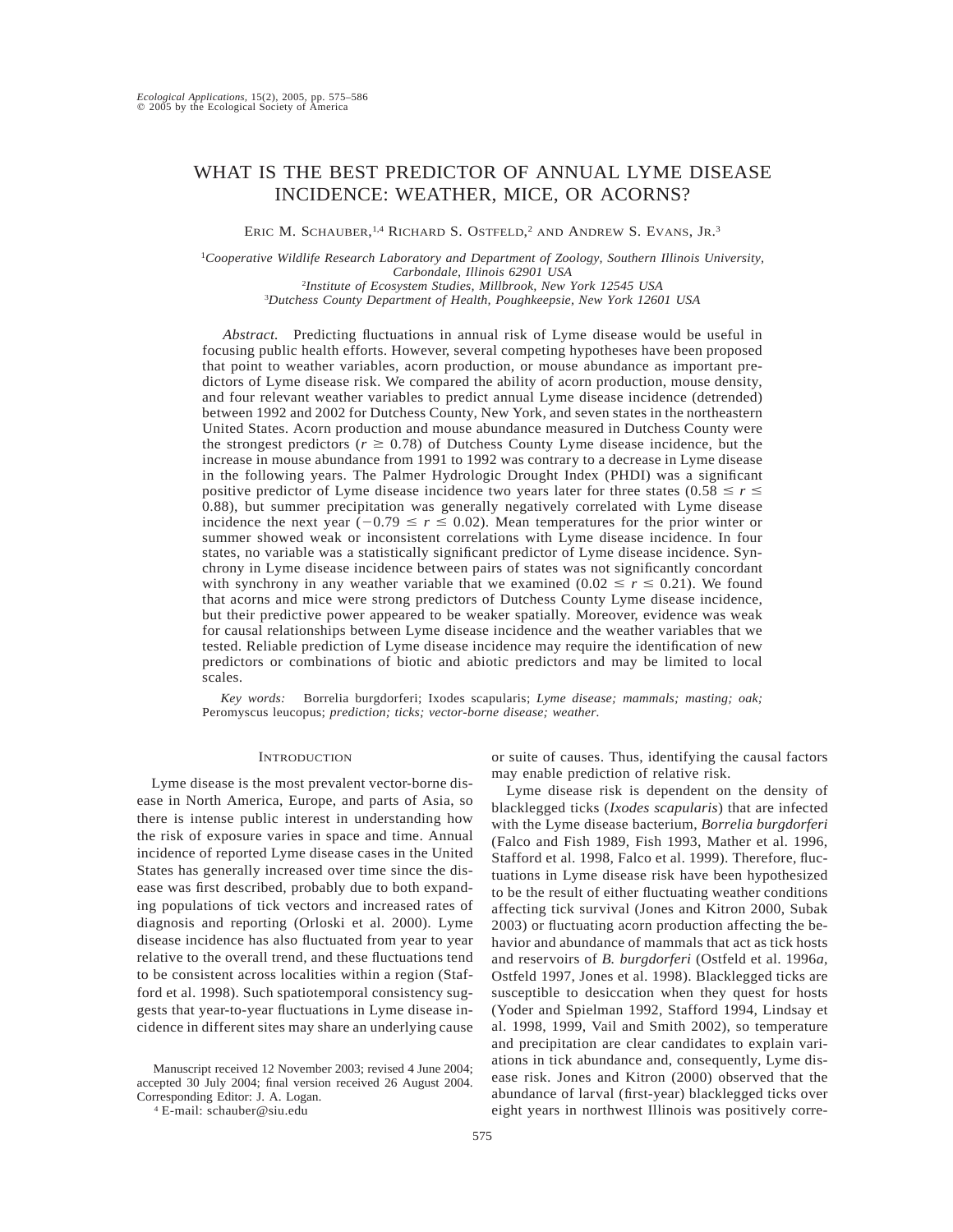lated with summer rainfall and negatively correlated with summer temperatures in the previous year, whereas abundance of nymphs (second year) was positively correlated with prior-year temperatures. However, the abundance of infected ticks may also be mediated by the behavior and abundance of wild hosts.

The movements and abundance of mammals that serve as reservoirs of *B. burgdorferi* and hosts for *I. scapularis* are profoundly affected by the abundance of tree seeds, especially acorns (Ostfeld 1997, Ostfeld et al. 2001). Acorn production fluctuates greatly from year to year, with synchrony (defined as positive crosscorrelation between concurrent time series from separate sites; Bjørnstad et al. 1999, Koenig 1999) over spatial scales on the order of tens to hundreds of kilometers (Koenig and Knops 2000, Liebhold et al. 2004). A large acorn crop has two direct ecological effects that ultimately lead to indirect effects on Lyme disease risk. Almost immediately, abundant acorns attract white-tailed deer (*Odocoileus virginianus*), the primary host for adult *I. scapularis*, into oak forest stands in autumn (McShea and Schwede 1993). The result is an outbreak of larval ticks in oak stands in the following summer (Ostfeld 1997, Jones et al. 1998). Abundant acorns also cause increased abundance of white-footed mice (*Peromyscus leucopus*) and eastern chipmunks (*Tamias striatus*) in the following summer (Elkinton et al. 1996, Wolff 1996, Jones et al. 1998); both species are important hosts for larval *I. scapularis* and are highly competent reservoirs of *B. burgdorferi* (Donahue et al. 1987, Mather et al. 1989, Slajchert et al. 1997, Schmidt et al. 1999, LoGiudice et al. 2003). Thus, large acorn crops appear to cause concentrations of questing larval ticks and of competent reservoir hosts to coincide in time and space in the following summer, culminating in high density of infected nymphs in the second summer (Ostfeld et al. 2001).

Weather may also affect Lyme disease risk indirectly via ecological effects on hosts. Subak (2003) found that the incidence of Lyme disease in the northeast United States between 1993 and 2000 was negatively correlated with drought conditions two years before and positively correlated with temperatures in the previous winter. These results were interpreted as a combination of direct effects of drought on tick survival and indirect effects of severe winters on the abundance of whitefooted mice. However, there is only weak evidence that winter temperatures affect mouse abundance (Lewellen and Vessey 1998, Subak 2003), relative to the highamplitude fluctuations driven by acorn production.

Because purported causes like weather and acorn production cannot be experimentally manipulated at scales large enough to substantially affect Lyme disease incidence in humans, causality must be cautiously inferred from correlative studies at large scales buttressed by smaller scale experiments that test proposed mechanisms. Statistical analyses are confounded by the fact that both Lyme disease incidence and hypothesized causes are autocorrelated in space and time. Thus, separate years and sites do not provide completely independent data, and spurious correlations between purported causes and effects can occur by chance much more frequently than otherwise would be expected (Abraham and Ledolter 1983, Koenig 1999). Spurious correlations are especially problematic because reliable Lyme disease data are only available for a small number of years (since 1993) and because Lyme disease incidence has had a consistent upward trend during that time period.

The search for general explanations may be doomed if different factors govern Lyme disease risk in different places. However, our approach was to ascertain initially whether the few variables that have been supported as universal or nearly universal drivers are able to explain patterns of Lyme disease incidence. If they fail, perhaps we must resign ourselves to the hypothesis that all is spatially idiosyncratic. The search for causes of Lyme disease fluctuations has also been hampered by a tendency of researchers to test the plausibility of a single hypothesis, rather than comparing the explanatory power of two or more alternative hypotheses. Only Ostfeld et al. (2001) explicitly confronted competing hypotheses against a common data set, finding that acorn production was a much better predictor of the abundance of infected nymphal ticks in Duchess County, New York, than were prior precipitation and growing degree-days.

Our objective was to use model selection procedures to determine whether Lyme disease incidence was best predicted by weather variables identified in previous studies, acorn production, or mouse abundance. It was not our objective to seek out and identify new hypothesized predictors, so we restricted our analyses to weather variables that have received empirical support in prior studies. Our analysis included the seven northeastern U.S. states examined by Subak (2003). We also focused on Dutchess County, New York, an area where Lyme disease is hyperendemic (7% of national cases in 2002) and where time series of acorn production, mouse abundance, and weather data were available. We further analyzed weather hypotheses by testing for spatiotemporal concordance of weather variables and Lyme disease incidence across states in the northeastern United States.

### **METHODS**

### *Lyme disease data*

Our response variable was the annual Lyme disease incidence (LDI, i.e., number of case reports) during the years 1990–2002, measured for Dutchess County (New York) and the seven northeastern states responsible for the vast majority of Lyme disease cases in the United States: Connecticut, Maryland, Massachusetts, New Jersey, New York, Pennsylvania, and Rhode Island. The use of state-level LDI data could obscure the im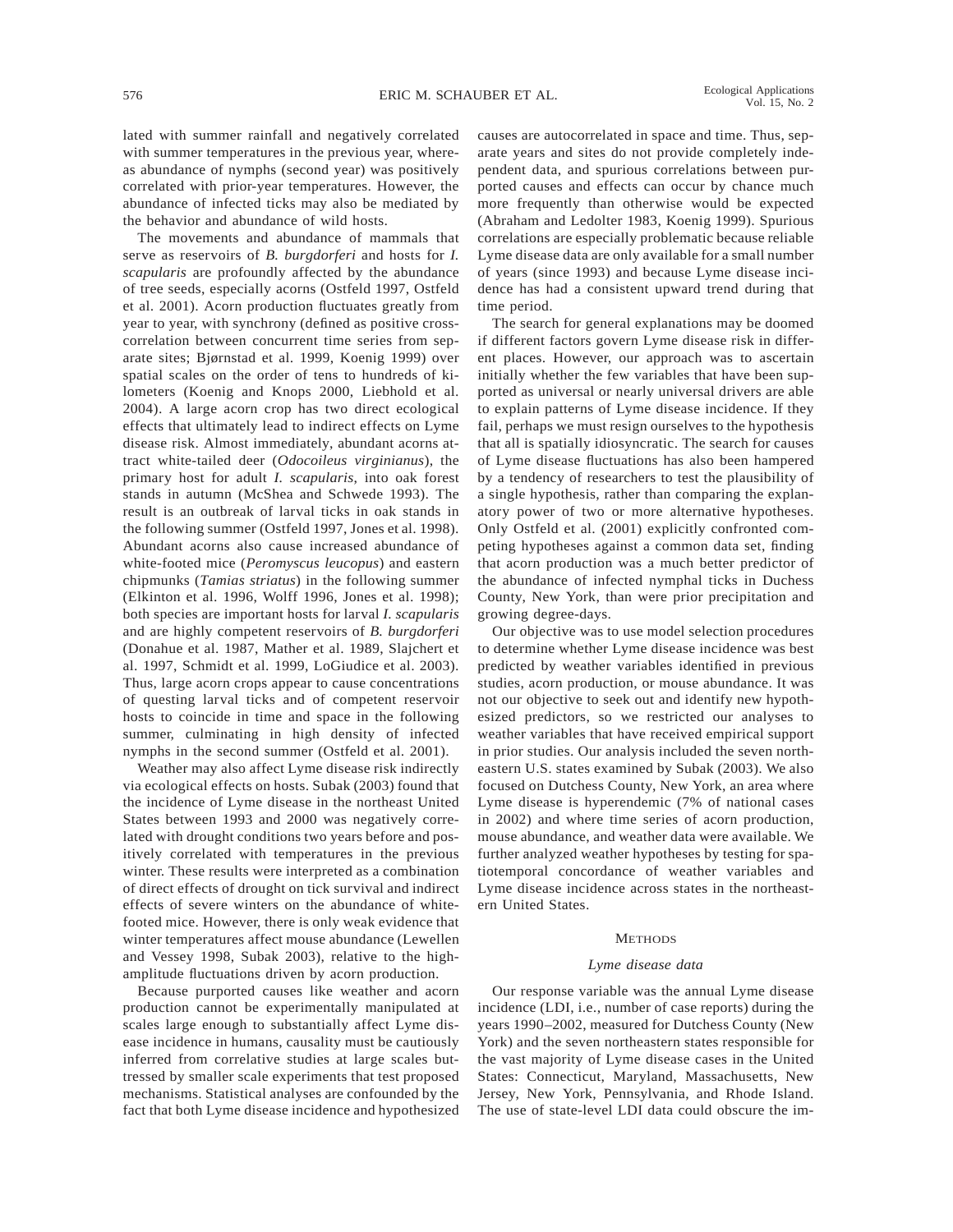portance of factors whose importance varies at smaller scales. In most states, however, Lyme disease cases are concentrated in particular hyperendemic areas (e.g., southeastern New York, coastal areas of Massachusetts and Maryland), so factors affecting disease risk in those areas drive temporal patterns in state-level incidence. For example, acorn production is unlikely to explain fluctuations of LDI in northern New York State, where oaks are rare, but this region makes a very small contribution to the total number of cases in the state (New York State Department of Health 2003).

For Dutchess County, we used case surveillance data collected by the Dutchess County Department of Health, arranged by year of diagnosis. These data stemmed from passive case reporting as well as laboratory surveillance (Chow et al. 2002). A backlog of case reports began building in 2000 due to the West Nile Virus outbreak, and some reports for 2000, 2001, and 2002 remained pending confirmation as of March 2003. Therefore, we estimated the final number of confirmed cases for each year by multiplying the number of pending cases for that year by the proportion of reviewed cases that were confirmed to meet the case definition over the years 1998–2003 (0.452  $\pm$  0.004 mean  $\pm$  1 se). For states, we analyzed case reports submitted to the Centers for Disease Control and Prevention (CDC) by state health departments, arranged by year of report (Centers for Disease Control and Prevention 2002, Centers for Disease Control and Prevention 2003; *available online*).<sup>5</sup> Some discrepancies and problems in reporting exist. For example, some cases were not reported to CDC in the year of diagnosis due to processing delays. For Dutchess County we were able to attribute all case reports to the year of diagnosis, resulting in some differences from data reported to CDC. Also, these surveillance data underestimate true LDI (Meek et al. 1996), and the CDC case definition was made more stringent in 1997 (Centers for Disease Control and Prevention 1997), which may have reduced the reporting rate relative to earlier years. Finally, 2002 incidence data are provisional, and are likely to change slightly as further reports are submitted and reviewed.

### *Acorn data*

Production of acorns was measured annually from 1992 to 2002 by the abundance of acorns falling per square meter of ground under oak trees in two 2.25-ha forest plots at the Institute of Ecosystem Studies (IES), Dutchess County, New York. In each plot, 20 0.5-m2 circular baskets were placed underneath mature oaks, and intact mature acorns in these baskets were counted every month during autumn. Acorn production was measured by dividing the total acorn count from all baskets by the total basket area. Because Lyme disease risk is expected to be linked to acorn production two years before, our acorn data (Fig. 1A) could be com-

5  $\langle$ http://www.cdc.gov/ncidod/ovbid/lyme/epi.htm $\rangle$ 

pared with Lyme disease incidence in the years 1994– 2002.

# *Mouse data*

The hypothesized effect of acorn production on Lyme disease risk is, in part, due to effects on abundance of white-footed mice, a primary reservoir host. Populations of white-footed mice at IES have been monitored by capture–mark–recapture methods since 1991 on two 2.25-ha trapping grids in oak-dominated forest habitats (Fig. 1A). Capture and handling of small mammals conformed to Institutional Animal Care and Use Protocols issued annually. Each year, small mammals were live-trapped for 2–3 consecutive days every 3–6 weeks. Trapping generally began in April or May and ended in November. Each trapping grid consisted of an  $11 \times 11$  array of trap stations, with two Sherman live traps (H. B. Sherman Traps, Tallahassee, Florida, USA) at each station. Traps were baited with oats or sunflower seeds, and cotton batting was provided as insulation during cool weather. Traps were opened in the evening and checked and closed the following morning. Each captured animal was marked with a uniquely numbered ear tag and released at the site of capture. Because each trap session was only two nights, we estimated mouse abundance in each trap session by inputting data from all trap sessions in a year into the Jolly-Seber open population model in program PO-PAN5 (Arnason and Schwartz 1999). Larval ticks in the northeastern United States feed on mice primarily in late summer (Fish 1993), and larval tick densities at IES have generally peaked between mid-August and early September each year (Ostfeld et al. 1995, 1996*a*, *b*). Therefore, we estimated mouse abundance on 15 August of each year by linear interpolation between mouse abundance estimates for trap sessions immediately before and after 15 August.

#### *Weather data*

Because an enormous number of weather variables could conceivably affect Lyme disease risk, there is great danger of uncovering statistically significant, but spurious, relationships when testing a large number of explanatory variables without clear a priori justification (Anderson et al. 2000). Therefore, we restricted our weather variables to those that have been empirically linked to changes in abundance of immature blacklegged ticks or Lyme disease incidence in prior studies. Based on hypotheses presented in prior studies (Jones and Kitron 2000, Subak 2003), we evaluated the predictive power of four explanatory variables calculated from lagged (1–2 years before incidence data) weather measurements: the mean summer (June–August) Palmer Hydrologic Drought Index lag 2 (PHDI2), mean winter (December–February) temperature lag 1 (MWT1), mean total summer precipitation lag 1 (TSP1), and mean summer temperature lag 1 (MST1). These data were downloaded from the National Climatic Data Cen-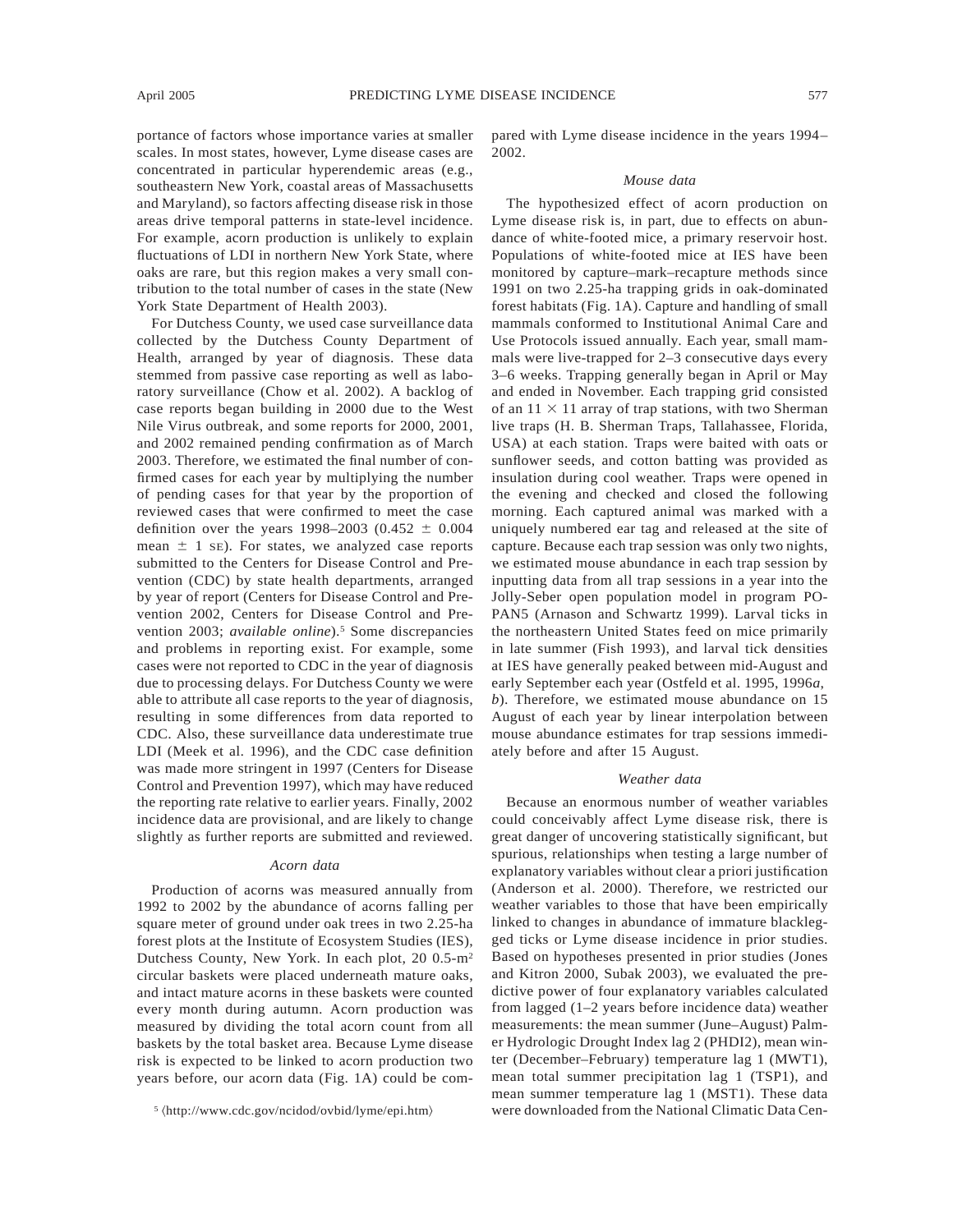

FIG. 1. Time series of variables used to predict Lyme disease incidence: (A) acorn production and mouse abundance measured in Dutchess County New York; (B–E) weather variables measured in each of seven states in the northeastern United States.

ter web site.<sup>6</sup> Although Jones and Kitron (2000) found a possible relationship between nymphal abundance and summer growing degree-days in the prior year, we chose to use mean summer temperature instead because growing degree-day data were much more difficult to interpolate across climatic regions. Subak (2003) found weak support for the hypothesis that PHDI is consistently linked with LDI in the same year, so we did not include unlagged PHDI among our potential predictors. Jones and Kitron (2000) claimed in their abstract that cumulative degree-days were correlated with immature blacklegged tick abundance in the same year, but this relationship was not mentioned in their results, so we did not include unlagged temperatures. Based on Subak (2003) and Jones and Kitron (2000), we expected a priori that Lyme disease risk would be positively correlated with each of these weather variables except TSP1. High TSP1 could enhance Lyme disease risk by reducing desiccation of larval ticks, but it could also possibly foster fungi and other natural enemies of ticks (Samish and Rehacek 1999). Unlike acorn and mouse data, which were recorded at a single Dutchess County site, weather data were available for each state individually (Fig. 1B–E). Following Subak (2003), we calculated each variable for the climatic region of each state where the bulk of Lyme cases occurred: Maryland Region 6 (eastern), Massachusetts Region 1 (eastern), New Jersey Region 1 (northwestern), New York Region 5 (Hudson Valley), Pennsylvania Region 3 (southeastern), and Rhode Island Region 1 (entire state). We averaged data from the three climatic regions in Connecticut because recent cases have been distributed throughout the state.

### *Statistical analysis*

For each state and Dutchess County, we detrended annual LDI data from years 1990 to 2002 by applying a natural-logarithm transformation, fitting a linear or quadratic ( $y = a + b$ \*[year - 1989] +  $c$ \*[year -1989]<sup>2</sup>) trend model, and retaining the residuals. For each data set, the choice of linear or quadratic trend was based on the Akaike information criterion adjusted for small samples (AIC<sub>c</sub>; Burnham and Anderson 1998). We then calculated the temporal cross-correla-

 $6 \langle http://www.ncdc.noaa.gov/oa/climate/climatedata.html \rangle$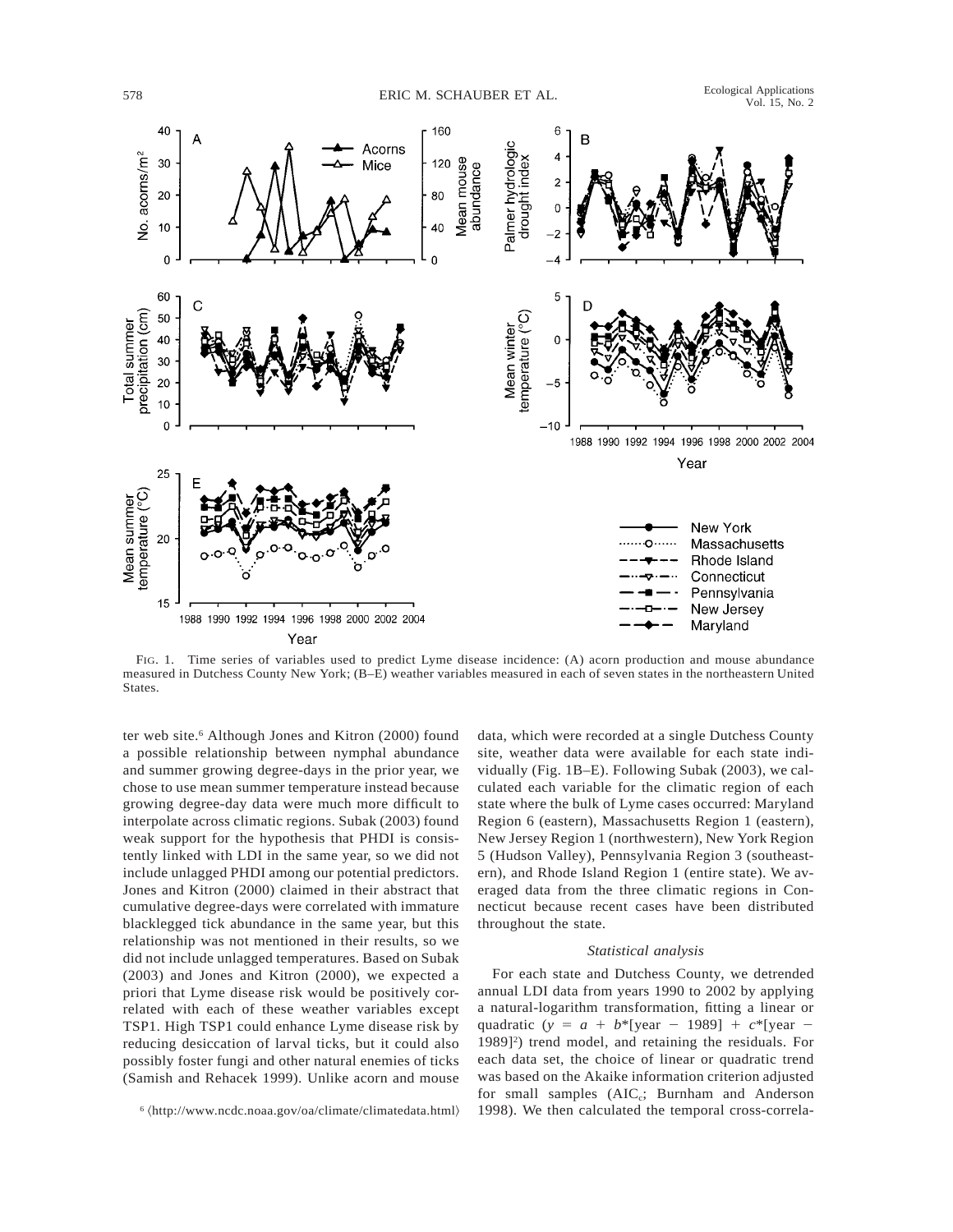tion between detrended LDI and each explanatory variable singly (Bjørnstad et al. 1999). An alternative analysis would have been to incorporate trend components and hypothesized causal variables simultaneously in multiple regression models. However, this would require ignoring trend information contained in data from years in which all explanatory variables were not measured. We considered accounting for the biennial nature of the *I. scapularis* life cycle in the detrending process by adding an even-year indicator variable. We chose not to because TSP also exhibited a tendency for twoyear oscillations (Fig. 1C), so removing differences between odd- and even-year LDI would probably obscure any relationship with TSP.

We compared the strength of various predictors by measuring their cross-correlations with LDI. Because acorn data could only be compared with LDI from 1994 to 2002, we compared the cross-correlations with LDI and each explanatory variable over those years. Mouse abundance could be compared with LDI over the years 1992–2002, so we compared the cross-correlations of LDI during that period with all explanatory variables except acorns. We assessed statistical significance of cross-correlations after adjusting degrees of freedom for serial autocorrelation (Sciremammano 1979). Because previous studies allow a priori expectation of a positive relationship, we used one-tailed *P* values for all explanatory variables except TSP1.

After comparing the predictive power of each explanatory variable individually, we then tested whether combinations of variables would improve prediction. Because there is no a priori basis for choosing particular variable combinations, we chose the most parsimonious (lowest  $AIC<sub>c</sub>$ ) main-effects model out of all possible subsets, ranging from the null (intercept only) model to a model with all six explanatory variables. The results of this exploratory analysis must be interpreted cautiously, because the potential for spurious results is high (Anderson et al. 2000). However, predicting fluctuations in LDI could require more than one causal explanatory variable.

Because weather data were available for each state, we were able to test for spatiotemporal concordance between detrended LDI and each weather variable. This procedure, which has been used to test purported causes of mast fluctuations (Schauber et al. 2002), goes beyond the temporal correlation between purported cause and effect at a given site. The analysis is based on the proposition that if a particular explanatory variable governs a response variable across a large spatial extent, then one would expect that the degree of synchrony in the response variable between two sites (measured by temporal cross-correlation) should be largely determined by the synchrony in the explanatory variable between the same sites. When both variables are measured at several sites, one would expect concordance (a positive correlation) between synchrony of a causal factor and synchrony of the response. Therefore,

we constructed a separate matrix of pairwise synchrony estimates (cross-correlations between sites, transformed by Hotelling's *z*\* transformation; Sokal and Rohlf 1981) for each variable (detrended LDI, PHDI, MST, MWT, and TSP). We then measured spatiotemporal concordance by the Pearson correlation between the LDI matrix and each weather matrix (Schauber et al. 2002). The significance of each concordance measure was evaluated by Mantel randomization tests with 10 000 replications (Manly 1997). Statistically significant spatiotemporal concordance could result from spatial autocorrelation in both variables, so this procedure represents a liberal test (Type I error rate higher than nominal) of hypothesized predictors.

# RESULTS

LDI increased substantially between 1990 and 2002 in Dutchess County and in each state (Fig. 2). Based on  $AIC<sub>c</sub>$  values, the most parsimonious trend model was quadratic for Dutchess County, Massachusetts, Rhode Island, and Pennsylvania (Fig. 2A, C, E, F); linear trend models were more parsimonious for Connecticut, Maryland, New Jersey, and New York (Fig. 2B, D, G, H).

### *Analysis of each predictor individually*

For the period 1994–2002, when data were available for all explanatory variables, detrended LDI was most strongly correlated with either acorn production or mouse abundance in Dutchess County, Rhode Island, Connecticut, and Pennsylvania (Table 1). Correlations of LDI with acorns or mice were statistically significant for Dutchess County, New York State, and Connecticut. PHDI2 was the strongest predictor for Massachusetts, and had moderate to high correlations  $(r > 0.3)$  with detrended LDI for all sites except New Jersey and Maryland. After adjusting for autocorrelation, however, correlations with PHDI2 were statistically significant only for Massachusetts and Connecticut. Observed correlations between TSP1 and LDI were negative at all sites, significantly so for New York and Connecticut, and TSP1 was the strongest predictor for New York. MST1 showed positive correlations with LDI at all sites, with moderate  $(0.3 < r < 0.6)$  correlations for Dutchess County ( $P < 0.05$ ), New York State, New Jersey, and Maryland. Correlations between MWT1 and LDI were highly variable  $(-0.33 \le r \le$ 0.82).

Although mouse abundance tended to be a good predictor of LDI over the years 1994–2002, expanding the analysis to include 1992 and 1993 led to substantially lower correlations. Mouse abundance was moderate in 1991 and very high in 1992, whereas detrended LDI in the following years showed the opposite pattern at several sites. For 1992–2002, PHDI2 was the strongest predictor for all sites except New York State and New Jersey, and had moderate to high correlations with LD incidence for all sites except New Jersey (Table 1).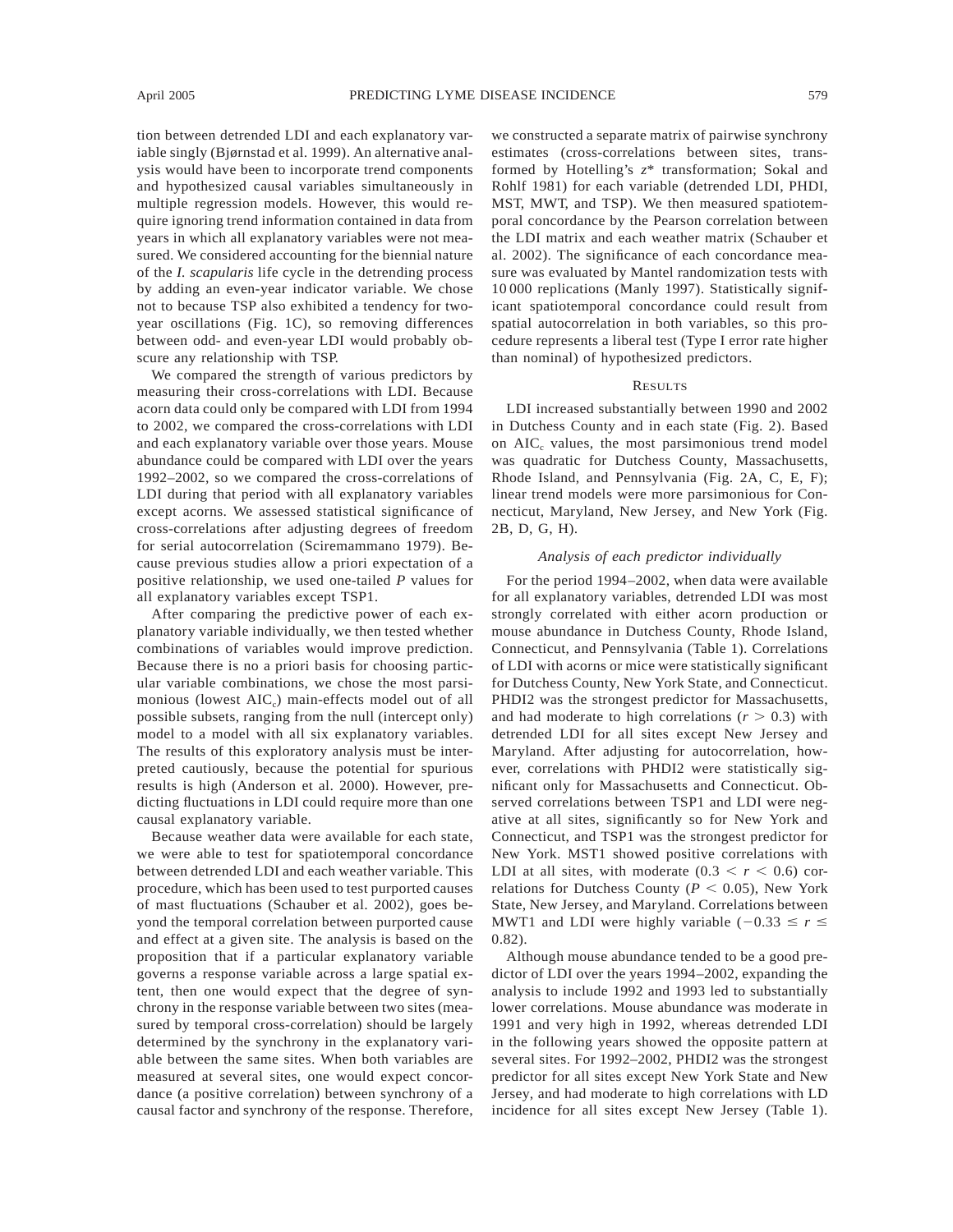

FIG. 2. Long-term trends in reported Lyme disease incidence before (solid circles) and after ln-transformation (open circles). Results are shown for (A) Dutchess County, New York; (B) New York State, (C) Massachusetts, (D) Connecticut, (E) Rhode Island, (F) Pennsylvania, (G) New Jersey, and (H) Maryland. Trend lines are linear or quadratic regressions against year minus 1989.

TSP1 again showed moderate negative correlations with LDI for all sites except Maryland, but the correlation was statistically significant only for Connecticut. Correlations between MST1 and LDI were positive at all sites, and MST1 was a significant predictor for New York State and Dutchess County. As was the case for the 1994–2002 period, correlations with MWT1 were inconsistent, ranging from  $-0.43$  to 0.76. However, MWT1 was a significant positive predictor for Massachusetts and Connecticut.

## *Multiple-predictor model selection*

The most parsimonious model for nearly every site included  $\leq$ 1 explanatory variable (Table 2). The few exceptions involved models including two weather variables. All models with three or more predictor variables performed poorly ( $R^2$  < 0.1 or  $\delta$ -AIC<sub>c</sub> > 3.0). The null model was a strong candidate for the best approximating model ( $\delta$ -AIC<sub>c</sub> < 1.5) for Rhode Island, Pennsylvania, New Jersey, and Maryland, indicating little support for the hypothesis that LDI fluctuations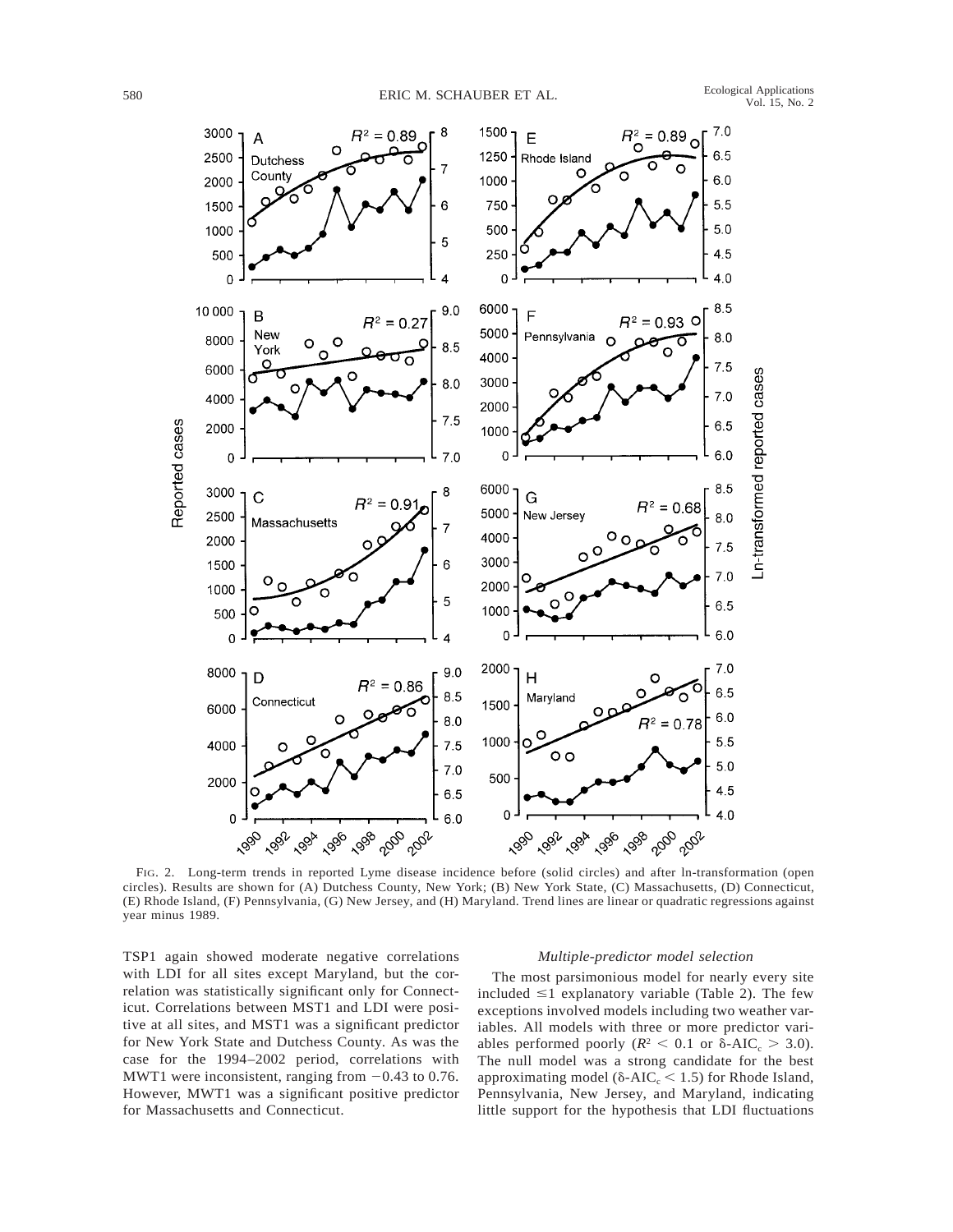| TABLE 1. Cross-correlations between detrended Lyme disease incidence and hypothesized predictors for Dutchess County, |  |  |  |  |  |
|-----------------------------------------------------------------------------------------------------------------------|--|--|--|--|--|
| New York (DC), and seven northeastern U.S. states.                                                                    |  |  |  |  |  |

|                      |             | <b>State</b> |         |         |           |                |         |         |         |
|----------------------|-------------|--------------|---------|---------|-----------|----------------|---------|---------|---------|
| Predictor            | Years $(t)$ | DC           | NY      | MA      | <b>CT</b> | R <sub>I</sub> | PA      | N.J     | MD      |
| Acorns $t-2$         | 1994–2002   | 0.87         | 0.31    | 0.29    | 0.56      | 0.08           | 0.36    | 0.51    | 0.21    |
| Mice $t-1$           | 1994–2002   | 0.78         | 0.62    | 0.46    | 0.81      | 0.45           | 0.56    | 0.43    | 0.09    |
| PHDI $t-2$           | 1994–2002   | 0.63         | 0.52    | 0.85    | 0.58      | 0.39           | 0.49    | 0.04    | 0.28    |
| Winter temp. $t-1$   | 1994-2002   | 0.25         | 0.00    | 0.82    | 0.50      | 0.11           | $-0.03$ | $-0.33$ | 0.33    |
| Summer temp. $t-1$   | 1994-2002   | 0.57         | 0.53    | 0.12    | 0.17      | 0.25           | 0.03    | 0.53    | 0.38    |
| Summer precip. $t-1$ | 1994-2002   | $-0.55$      | $-0.68$ | $-0.43$ | $-0.79$   | $-0.31$        | $-0.26$ | $-0.29$ | $-0.17$ |
| Mice $t-1$           | 1992-2002   | 0.46         | 0.25    | 0.19    | 0.52      | 0.35           | 0.36    | 0.06    | $-0.18$ |
| PHDI $t-2$           | 1992–2002   | 0.71         | 0.55    | 0.88    | 0.65      | 0.44           | 0.51    | $-0.05$ | 0.35    |
| Winter temp. $t-1$   | 1992-2002   | 0.27         | $-0.08$ | 0.76    | 0.52      | 0.19           | 0.02    | $-0.43$ | $-0.01$ |
| Summer temp. $t-1$   | 1992-2002   | 0.68         | 0.59    | 0.39    | 0.34      | 0.21           | 0.23    | 0.43    | 0.29    |
| Summer precip. $t-1$ | 1992–2002   | $-0.57$      | $-0.60$ | $-0.52$ | $-0.64$   | $-0.28$        | $-0.35$ | $-0.33$ | 0.02    |

*Note:* Values in boldface were significant (one-sided  $P < 0.05$ ) after adjusting for serial autocorrelation.

in these states are predictable on the basis of any of the variables that we examined. Massachusetts LDI data exhibited no evidence of predictability on the basis of acorns or mice measured at IES, but showed high coefficients of determination ( $R^2 \geq 0.72$ ) based on PHDI2, MWT1, or a combination of both. For the years 1994–2002, mice and TSP1 each performed well in predicting LDI in Connecticut and New York State, and acorn production was the sole supported variable for Dutchess County. However, for 1992–2002, mouse abundance was a poor predictor for all states, whereas PHDI2 was in the best models for Dutchess County, Massachusetts, Connecticut, Rhode Island, and Pennsylvania.

### *Spatiotemporal concordance*

From 1990 to 2002, interstate synchrony was high for all weather variables (Fig. 1B–E and Fig. 3). Fluctuations in detrended LDI showed moderate synchrony  $(r > 0.4)$  among Connecticut, Massachusetts, and New York, but weak synchrony  $(r < 0.25)$  between Pennsylvania and Massachusetts and between New Jersey and Maryland and all other states except New York (Fig. 3). Synchrony in LDI showed essentially zero concordance with synchrony of PHDI and MWT, and concordance with MST and TSP was nonsignificant.

### **DISCUSSION**

Understanding and predicting temporal fluctuations in Lyme disease risk would be beneficial in allowing public health officials to focus intervention efforts during years of greatest risk. Several biotic and abiotic variables have been proposed as potential predictors, but they have not been rigorously confronted with a common data set. Our goal was to objectively assess the ability of weather variables, acorn production, and mouse abundance to predict state or local (county) reports of Lyme disease incidence (LDI). We also sought to provide more rigorous statistical analyses than have been done previously, by explicitly accounting for the temporal autocorrelation among successive annual

measures of LDI, and by using information theoretic approaches to model selection (Burnham and Anderson 1998).

Our results did not indicate that any one variable or category of variables consistently outperformed others, and LDI in four out of the seven states (Rhode Island, New Jersey, Pennsylvania, and Maryland) showed no evidence of predictability on the basis of the variables that we examined. Acorn production and mouse abundance showed greatest predictive power for Dutchess County, the only sites where these variables were measured, but also tended to be positively correlated with Lyme disease incidence for the other states that we examined, except Maryland. After accounting for serial autocorrelation, PHDI two years previously was a significant predictor for two states and was essentially uncorrelated with Lyme incidence in New Jersey. For the sites that we examined, there was a consistent negative relationship between total precipitation in the previous summer and Lyme disease incidence. Prior-year summer temperatures showed consistent positive correlation with Lyme disease incidence, but the correlation was only strong and statistically signficant for New York. Correlations between prior-year winter temperature and Lyme disease incidence were inconsistent. Information theoretic model selection suggested that models with more than two variables were not parsimonious, so combining predictors did not substantially improve predictive performance.

Our results highlight the difficulties in extracting rigorous causal inference from short-term (13 years) observational data subject to spatial and temporal autocorrelation. For example, detrended Lyme disease incidence and weather variables exhibited synchrony across the seven states included in this study. Therefore, finding that a weather variable had predictive power for several states does not actually provide much additional independent information. If one of the weather variables that we examined truly governs fluctuations in Lyme disease incidence across our study region, then states with similar fluctuations in weather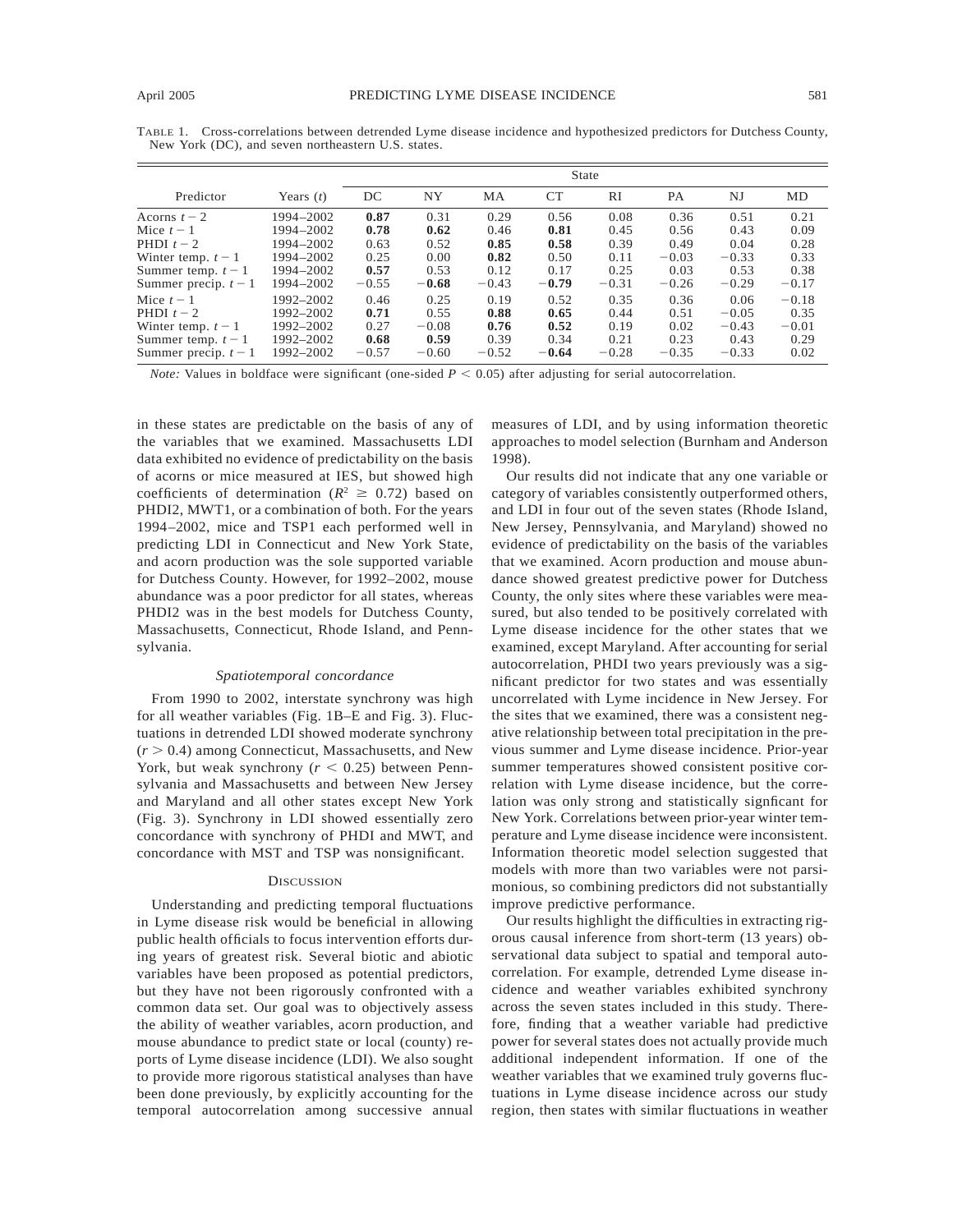|  | TABLE 2. Results of best subset model selection for pre- |  |
|--|----------------------------------------------------------|--|
|  | dicting detrended Lyme disease incidence in Dutchess     |  |
|  | County, New York, and seven northeastern U.S. states.    |  |

| Time period<br>and site | Variables<br>included                                                              | $\delta$ -AIC <sub>c</sub>                   | $R^2$                                        |
|-------------------------|------------------------------------------------------------------------------------|----------------------------------------------|----------------------------------------------|
| 1994-2002               |                                                                                    |                                              |                                              |
| Dutchess County         | Acorns $t-2$                                                                       | $\overline{0}$                               | 0.75                                         |
| New York State          | TSP1<br>Mice $t-1$<br>MST <sub>1</sub><br>Null                                     | $\Omega$<br>1.1<br>2.5<br>2.7                | 0.46<br>0.39<br>0.28                         |
| Massachusetts           | PHD <sub>I2</sub><br>PHDI2, MWT1<br>MWT1                                           | $\Omega$<br>0.4<br>1.5                       | 0.72<br>0.87<br>0.67                         |
| Connecticut             | Mice $t-1$<br>TSP1<br>MST1, TSP1                                                   | $\Omega$<br>0.6<br>2.4                       | 0.65<br>0.63<br>0.78                         |
| Rhode Island            | Null                                                                               | $\Omega$                                     |                                              |
| Pennsylvania            | Mice $t-1$<br>Null                                                                 | $\theta$<br>0.6                              | 0.32                                         |
| New Jersey              | MST <sub>1</sub><br>Null                                                           | $\overline{0}$<br>0.2                        | 0.28                                         |
| Maryland                | Null                                                                               | $\Omega$                                     |                                              |
| 1992-2002               |                                                                                    |                                              |                                              |
| Dutchess County         | PHD <sub>I2</sub><br>MST <sub>1</sub><br>PHDI2, MST1                               | $\overline{0}$<br>0.9<br>2.2                 | 0.50<br>0.46<br>0.62                         |
| New York State          | TSP1<br>MST <sub>1</sub><br>PHD <sub>I2</sub><br>MWT1, TSP1<br>PHDI2, MWT1<br>Null | $\Omega$<br>0.06<br>0.9<br>1.6<br>2.5<br>2.9 | 0.35<br>0.35<br>0.30<br>0.54<br>0.50         |
| Massachusetts           | PHDI2, MWT1<br>PHD <sub>I2</sub>                                                   | $\Omega$<br>0.8                              | 0.87<br>0.77                                 |
| Connecticut             | PHDI2<br>TSP1<br>MWT1, TSP1<br>Mice $t-1$<br>MWT1<br>PHDI2, TSP1                   | $\theta$<br>0.2<br>2.4<br>2.5<br>2.5<br>2.7  | 0.42<br>0.41<br>0.55<br>0.27<br>0.27<br>0.54 |
| Rhode Island            | PHD <sub>I2</sub><br>Null                                                          | $\Omega$<br>0.4                              | 0.19                                         |
| Pennsylvania            | PHD <sub>I2</sub><br>Null                                                          | $\Omega$<br>1.4                              | 0.26                                         |
| New Jersey              | MWT1, TSP1<br>MWT1<br>MST1<br>Null                                                 | $\Omega$<br>0.4<br>0.5<br>0.7                | 0.51<br>0.19<br>0.18                         |
| Maryland                | Null                                                                               | $\theta$                                     |                                              |

*Note:* For each time period and site, we list variables included in the best model ( $\delta$ -AIC<sub>c</sub> = 0) and models meeting all the following criteria:  $\delta$ -AIC<sub>c</sub> < 3.0,  $\delta$ -AIC<sub>c</sub> <  $\delta$ -AIC<sub>c</sub>[Null], and  $R^2 > 0.1$ .

should exhibit similar fluctuations in Lyme incidence. However, we were unable to demonstrate spatiotemporal concordance between Lyme incidence and any weather variable. This suggests that either the variables that we examined have little true effect on LDI, or that different factors predominate in different areas. The latter possibility casts doubt on the hope that a simple, general explanation for LDI fluctuations will be uncovered. Future observations will be needed to confirm or refute the hypothesis that the weather variables we examined are causally related to subsequent fluctuations in LDI.

Weather-related variables are logical candidates to explain and predict future fluctuations in LDI, but many links in hypothesized causal chains have not been validated empirically. For example, Subak (2003) speculated that the observed relationship between PHDI and Lyme risk two years later might stem from drought reducing the survival of nymphal ticks, thereby reducing the abundance of adult ticks in that year. Reduced adult abundance would then result in reduced abundance of infected nymphs two years later. Of these steps, only the effect of moisture on nymphal survival is supported by empirical field studies (Lindsay et al. 1998), and it is brought into doubt by the inconsistent effect of PHDI on concurrent Lyme incidence (Subak 2003). Although high nymphal mortality in one generation logically might be expected to reduce nymphal abundance in the next generation, this has not been demonstrated, and nymphal mortality could be compensated for by increases in survival or reproductive success of intervening life stages.

Unlike weather-related hypotheses, the hypothesis that acorn production indirectly affects Lyme disease risk is buttressed by a logical chain of causation with empirical support for each link: from acorns to smallmammal abundance (Elkinton et al. 1996, Wolff 1996, Jones et al. 1998), from acorns to the abundance and distribution of larval ticks (Jones et al. 1998), and ultimately to the abundance of infected nymphal ticks (Ostfeld et al. 2001). Here, we complete the chain by empirically linking past acorn production with observed fluctuations in LDI in humans, locally and perhaps regionally. Clearly, Lyme disease occurs in landscapes that are not dominated by oaks (Ginsberg et al. 1998, Ostfeld et al. 1998), and in these areas we would expect mouse populations and LDI to fluctuate independently of acorn crops. The observation that acorns and mice measured in Dutchess County can predict LDI fluctuations in other states as well as or better than weather variables measured in those states suggests that local impacts of acorns and their mammalian consumers are potent, but that broad-scale impacts are diluted by other factors that predominate in non-oak-dominated landscapes.

Spatial synchrony in acorn production dictates the spatial extent over which acorn data from one site could potentially predict LDI. Large-scale synchrony in acorn production has been documented (Downs and Mc-Quilkin 1944, Koenig and Knops 2000). Unfortunately, long time series of acorn production and mouse abundance are much more difficult to obtain than similar weather data, and we do not know to what degree acorn production is synchronized among northeastern states. However, some short-term comparisons of acorn pro-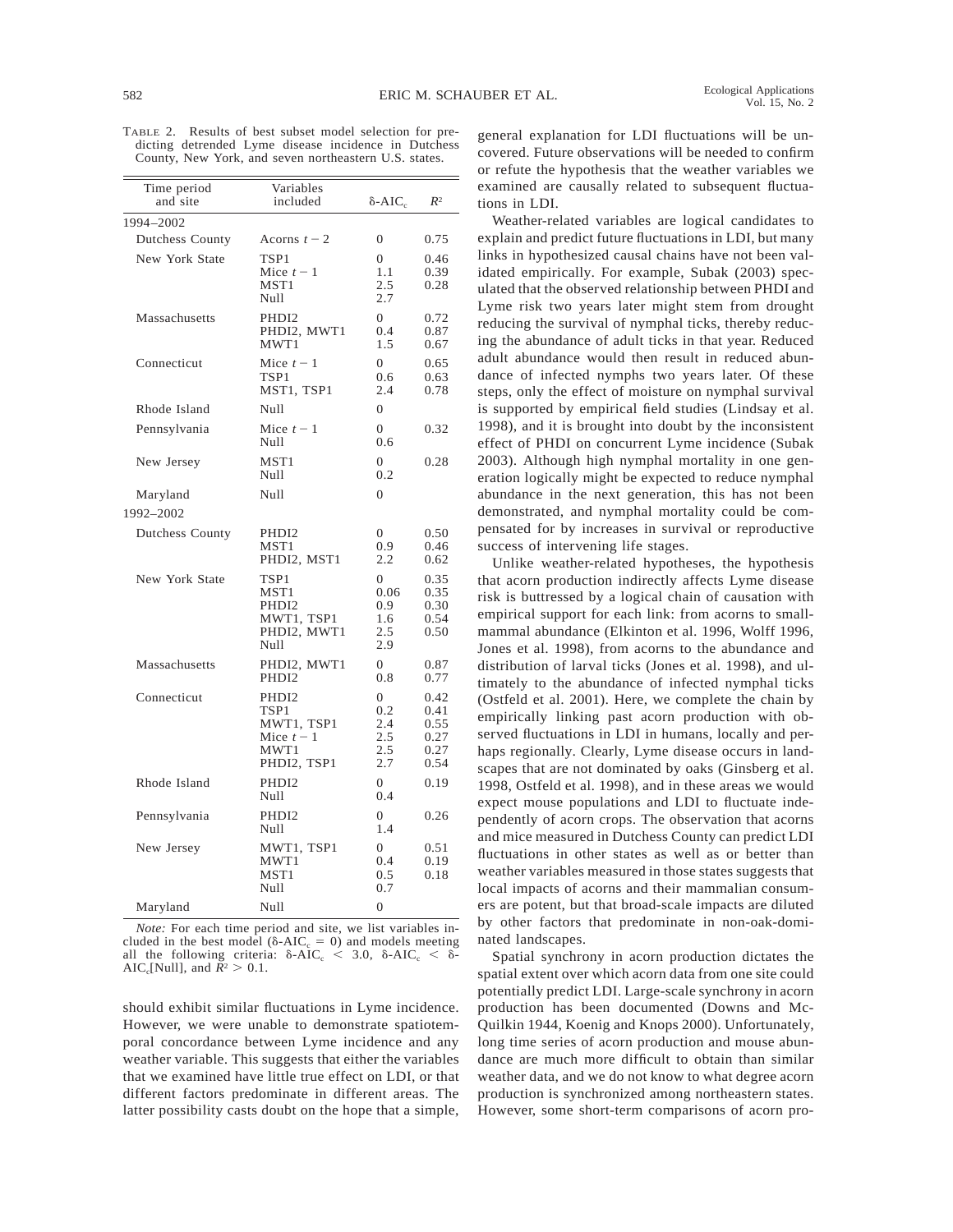

FIG. 3. Matrices of synchrony between states for each weather variable and Lyme disease incidence (LDI), and plots of LDI synchrony (after Hotelling's *z*\* transformation) against weather variable synchrony. Correlations reported on scatterplots are measures of spatiotemporal concordance, and *P* values result from Mantel randomization tests. Abbreviations: PDHI, Palmer Hydrologic Drought Index; MWT, mean winter temperature; MST, mean summer temperature; TSP, total summer precipitation.

duction can be made. Healy et al. (1999) published a time series from 1986 to 1996 of acorn production by red oaks (*Quercus rubra*) in western Massachusetts. Their measurements of acorn production were broadly consistent with our measurements at IES, in that acorn production was near zero in 1992, moderate or high in 1993–1994, low in 1995, and moderate in 1996. Visual

inspection of their data suggests a negative relationship with detrended Lyme disease incidence in Massachusetts two years later. However, most cases of Lyme disease in Massachusetts come from the eastern portion of the state. Data published by Elkinton et al. (1989) indicate that fluctuations in acorns and mice in eastern and western Massachusetts may be asynchronous.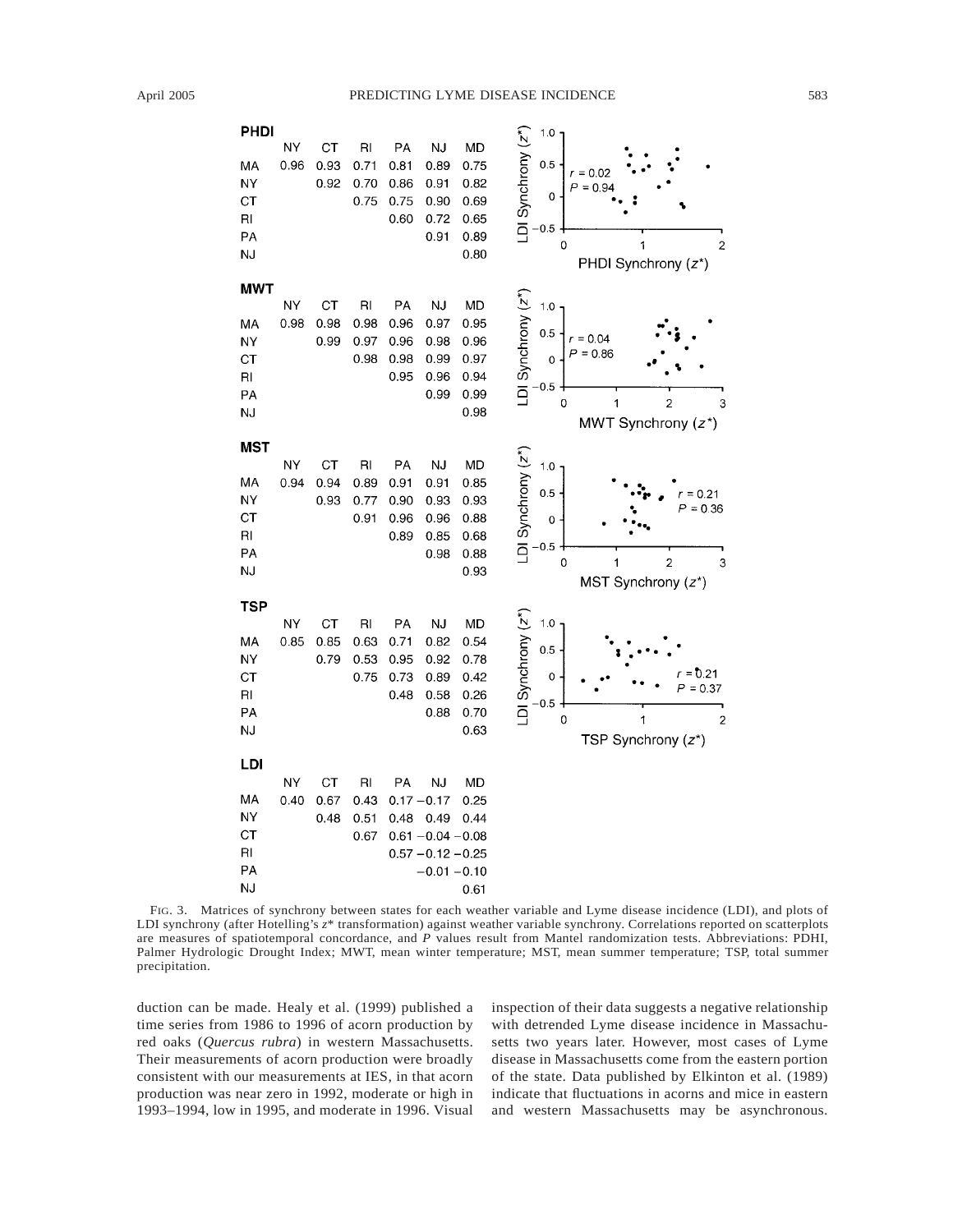Therefore, predicting Lyme disease risk in eastern Massachusetts might require local acorn measurements. Liebhold et al. (2000) published measurements of acorn production in central Pennsylvania from 1968 to 1994. These data were broadly concordant with acorn production at IES, with acorn failure in 1992 and increasing production in 1993–1994. Furthermore, large acorn crops reported for 1990 and 1994 were followed by high values of detrended Lyme disease incidence in 1992 and 1996 in Pennsylvania.

Subak (2003) implied that fluctuations in winter temperatures may be a more important factor in mouse population dynamics than acorn production. However, this inference was based on analysis of a six-year time series of mouse abundance at IES. Our full data set indicates that mouse abundance from 1993 to 2002 was much more strongly correlated with prior acorn production  $(r = 0.81)$  than with prior winter temperatures  $(r = 0.49)$ . Subak (2003) also suggested that even a temporary effect of winter temperatures on mouse abundance may be important for the success of larval ticks hatching in spring. However, most larval blacklegged ticks in the northeastern United States hatch in late summer (Fish 1993, Ostfeld et al. 1996*a*, *b*), so this mechanism seems dubious. In perhaps the most comprehensive study of *P. leucopus* population dynamics, Lewellen and Vessey (1998) found that the response of mouse numbers to weather lasted only 1– 2 months, and that summer peak densities (most relevant to Lyme disease epidemiology) were unaffected by weather, with the exception of two droughts over the 23-year study. The weak effect of winter temperatures on mouse abundance may explain the inconsistent correlations between winter temperatures and Lyme disease incidence.

We were somewhat surprised by the consistent negative relationship between summer precipitation and Lyme disease incidence in the next year. This result implies that wet summers might actually prove detrimental to immature blacklegged ticks, perhaps by enhancing the abundance or efficacy of natural enemies. Entomopathogenic soil fungi (*Metarhizium* and *Beauveria*), which seem capable of controlling blacklegged tick populations under some conditions (Samish and Rehacek 1999, Benjamin et al. 2002), might benefit from high summer precipitation and subsequently might reduce tick abundance. Recently, Chase and Knight (2003) found that wet conditions supported predators and competitors capable of reducing wetland mosquito populations, with the surprising result that mosquito populations were more abundant following dry than wet years. Whether the same might be true for ticks is not known.

Our results do not present a clear answer to the question of whether acorns, mice, or any of the weather variables that we examined is a reliable predictor of Lyme disease incidence over large areas of the northeastern United States. However, confronting a priori predictions against future Lyme incidence levels may provide critical tests of competing hypotheses. Acorn production was relatively high at IES in 2001 and 2002 (Fig. 1A), implying that Lyme disease incidence will be greater than the trend would suggest for 2003 and 2004. PHDI was strongly negative in most of the states in our study in 2002 (Fig. 1B), and total summer precipitation was high in 2003 (Fig. 1C). These two weather factors both point to lower than expected Lyme disease incidence in 2004. Finally, our analyses did not account for potential biennial dynamics in tick abundance. Because *I. scapularis* has a two-year life cycle, biennial dynamics (Rost et al. 2001) also could explain fluctuations in Lyme disease incidence. Detrended LDI appears to alternate between positive and negative values in several states (Fig. 2), which may reflect biennial dynamics of tick abundance; however, summer precipitation exhibits a similar pattern (Fig. 1C). The twoyear pattern in summer precipitation was broken in 2002, however. If biennial dynamics predominate, we would expect lower incidence in 2003 and higher in 2004 for most of the states in our study. Thus, the acorn cascade, weather, and biennial dynamics hypotheses make conflicting forecasts regarding LDI in the next two years, presenting an opportunity for a critical test of these competing hypotheses.

Analyses of trends in numbers of Lyme disease cases reported by state health departments to the CDC are subject to temporal and spatial variability in criteria for reporting and, consequently, in the likelihood that the data represent true numbers of Lyme disease cases. Under-reporting can occur when awareness of Lyme disease by at-risk citizens and their healthcare providers is low (such as when it initially enters a geographic area), and when local health departments lack funds to identify and record cases. If awareness and funding stabilize at sufficiently high levels, these sources of error are likely to be reduced in the future.

Our objective was to compare the performance of previously identified variables in predicting Lyme disease incidence, and not to search for new predictors. It is possible that a different weather variable may prove to be a reliable predictor, but demonstrating so will require more exploratory analyses confirmed by rigorous tests against independent data sets. At this point, it remains premature to claim that any biotic or abiotic variable provides superior ability to predict Lyme disease incidence. Longer time series of response and predictor variables and standardized case reporting will aid in discriminating among purported predictors, and future exploratory analyses may identify more reliable predictors. Realistically, it seems likely that both biotic and abiotic factors contribute to observed fluctuations in Lyme disease incidence, so incorporating multiple variables may ultimately be necessary to achieve reliable prediction.

### ACKNOWLEDGMENTS

This research was supported by grants from the Andrew W. Mellon Foundation, the National Science Foundation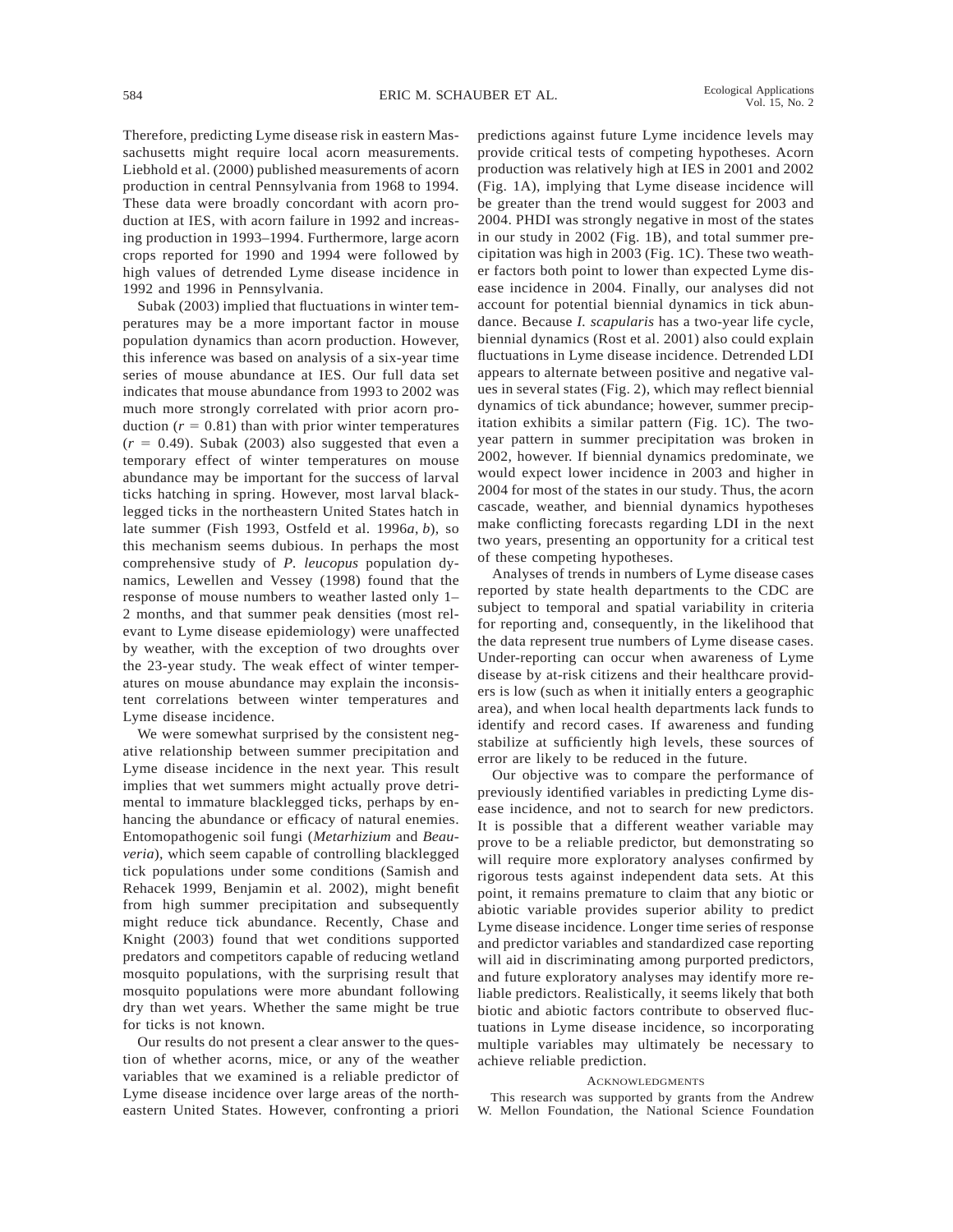(DEB-9807115, DEB-0075277), and the National Institutes of Health (R01AI40076). The authors would like to thank F. Keesing, C. Jones, K. LoGiudice, K. Schmidt, B. Goodwin, and M. Eichholz for stimulating discussions and review of previous drafts. Constructive criticism from two anonymous reviewers substantially improved the manuscript. This paper is a contribution to the program of the Institute of Ecosystem Studies.

### LITERATURE CITED

- Abraham, B., and J. Ledolter. 1983. Statistical methods for forecasting. John Wiley, New York, New York, USA.
- Anderson, D. R., K. P. Burnham, and W. L. Thompson. 2000. Null hypothesis testing: problems, prevalence, and an alternative. Journal of Wildlife Management **64**:912–923.
- Arnason, A. N., and C. J. Schwartz. 1999. Using POPAN-5 to analyze banding data. Bird Study **46**(Supplement):S127– S168.
- Benjamin, M. A., E. Zhioua, and R. S. Ostfeld. 2002. Laboratory and field evaluation of the entomopathogenic fungus *Metarhizium anisopliae* (Deuteromycetes) for controlling questing adult *Ixodes scapularis* (Acari: Ixodidae). Journal of Medical Entomology **39**:723–728.
- Bjørnstad, O. N., R. A. Ims, and X. Lambin. 1999. Spatial population dynamics: analyzing patterns and processes of population synchrony. Trends in Ecology and Evolution **14**: 427–432.
- Burnham, K. P., and D. R. Anderson. 1998. Model selection and inference: a practical information-theoretic approach. Springer-Verlag, New York, New York, USA.
- Centers for Disease Control and Prevention. 1997. Case definitions for infectious conditions under public health surveillance. Morbidity and Mortality Weekly Report **46**:1– 55.
- Centers for Disease Control and Prevention. 2002. Lyme Disease—United States, 2000. Morbidity and Mortality Weekly Report **51**:29–31.
- Centers for Disease Control and Prevention. 2003. Morbidity and Mortality Weekly Report 51:1169.
- Chase, J. M., and T. M. Knight. 2003. Drought-induced mosquito outbreaks in wetlands. Ecology Letters **6**:1017–1024.
- Chow, C., E. B. Hayes, A. S. Evans, G. Johnson, S. Marks, M. Caldwell, D. White, and C. Noonan-Toly. 2002. Surveillance for Lyme disease—Dutchess County, New York, 1992–2000. National Center for Infectious Diseases, Atlanta, Georgia, USA.
- Donahue, J. G., J. Piesman, and A. Spielman. 1987. Reservoir competence of white-footed mice for Lyme disease spirochetes. American Journal of Tropical Medicine and Hygiene **36**:92–96.
- Downs, A. A., and W. E. McQuilkin. 1944. Seed production of southern Appalachian oaks. Journal of Forestry **42**:913– 920.
- Elkinton, J. S., J. R. Gould, A. M. Liebhold, H. R. Smith, and W. E. Wallner. 1989. Are gypsy moth populations in North America regulated at low density? Pages 233–249 *in* W. E. Wallner and K. A. McManus, editors. Lymantriidae: a comparison of features of New and Old World tussock moths. USDA Forest Service, Northeastern Forest Experiment Station, New Haven, Connecticut, USA.
- Elkinton, J. S., W. M. Healy, J. P. Buonaccorsi, G. H. Boettner, A. M. Hazzard, H. R. Smith, and A. M. Liebhold. 1996. Interactions among gypsy moths, white-footed mice, and acorns. Ecology **77**:2332–2342.
- Falco, R. C., and D. Fish. 1989. Potential for tick exposures in recreational parks in a Lyme disease endemic area. American Journal of Public Health **79**:12–15.
- Falco, R. C., D. F. McKenna, T. J. Daniels, R. B. Nadelman, J. Nowakowski, D. Fish, and G. P. Wormser. 1999. Temporal relation between *Ixodes scapularis* abundance and

risk for Lyme disease associated with erythema migrans. American Journal of Epidemiology **149**:771–776.

- Fish, D. 1993. Population ecology of *Ixodes dammini*. Pages 25–42 *in* H. S. Ginsberg, editor. Ecology and management of Lyme disease. Rutgers University Press, Piscataway, New Jersey, USA.
- Ginsberg, H. S., K. E. Hyland, R. Hu, T. J. Daniels, and R. C. Falco. 1998. Tick population trends and forest type. Science **281**:350–351.
- Healy, W. M., A. M. Lewis, and E. F. Boose. 1999. Variation of red oak acorn production. Forest Ecology and Management **116**:1–11.
- Jones, C. G., R. S. Ostfeld, M. P. Richard, E. M. Schauber, and J. O. Wolff. 1998. Chain reactions linking acorns to gypsy moth outbreaks and Lyme disease risk. Science **279**: 1023–1026.
- Jones, C. J., and U. D. Kitron. 2000. Populations of *Ixodes scapularis* (Acari: Ixodidae) are modulated by drought at a Lyme disease focus in Illinois. Journal of Medical Entomology **37**:408–415.
- Koenig, W. D. 1999. Spatial autocorrelation in ecological studies. Trends in Ecology and Evolution **14**:22–26.
- Koenig, W. D., and J. M. H. Knops. 2000. Patterns of annual seed production by Northern Hemisphere trees: a global perspective. American Naturalist **155**:59–69.
- Lewellen, R. H., and S. H. Vessey. 1998. The effect of density dependence and weather on population size of a polyvoltine species. Ecological Monographs **68**:571–594.
- Liebhold, A., J. Elkinton, D. Williams, and R. Muzika. 2000. What causes outbreaks of the gypsy moth in North America? Population Ecology **42**:257–266.
- Liebhold, A., V. Sork, M. Peltonen, W. Koenig, O. N. Bjørnstad, R. Westfall, J. Elkinton, and J. M. H. Knops. 2004. Within-population spatial synchrony in mast seeding of North American oaks. Oikos **104**:156–164.
- Lindsay, L. R., I. K. Barker, G. A. Surgeoner, S. A. McEwen, T. J. Gillespie, and E. M. Addison. 1998. Survival and development of the different life stages of *Ixodes scapularis* (Acari: Ixodidae) held within four habitats on Long Point, Ontario, Canada. Journal of Medical Entomology **35**:189– 199.
- Lindsay, L. R., S. W. Mathison, I. K. Barker, S. A. McEwen, T. J. Gillespie, and G. A. Surgeoner. 1999. Microclimate and habitat in relation to *Ixodes scapularis* (Acari: Ixodidae) populations on Long Point, Ontario, Canada. Journal of Medical Entomology **36**:255–262.
- LoGiudice, K., R. S. Ostfeld, K. A. Schmidt, and F. Keesing. 2003. The ecology of infectious disease: effects of host diversity and community composition on Lyme disease risk. Proceedings of the National Academy of Sciences (USA) **100**:567–571.
- Manly, B. F. J. 1997. Randomization, bootstrap and Monte Carlo methods in biology. Second edition. Chapman and Hall, London, UK.
- Mather, T. N., M. C. Nicholson, E. F. Donnelly, and B. T. Matyas. 1996. Entomologic index for human risk of Lyme disease. American Journal of Epidemiology **144**:1066– 1069.
- Mather, T. N., M. L. Wilson, S. I. Moore, J. M. C. Ribeiro, and A. Spielman. 1989. Comparing the relative potential of rodents as reservoirs of the Lyme disease spirochete (*Borrelia burgdorferi*). American Journal of Epidemiology **130**:143–150.
- McShea, W. J., and G. Schwede. 1993. Variable acorn crops: responses of white-tailed deer and other mast consumers. Journal of Mammalogy **74**:999–1006.
- Meek, J. I., C. L. Roberts, E. V. Smith, Jr., and M. L. Cartter. 1996. Underreporting of Lyme disease by Connecticut physicians. Journal of Public Health Management Practice **2**: 61–65.